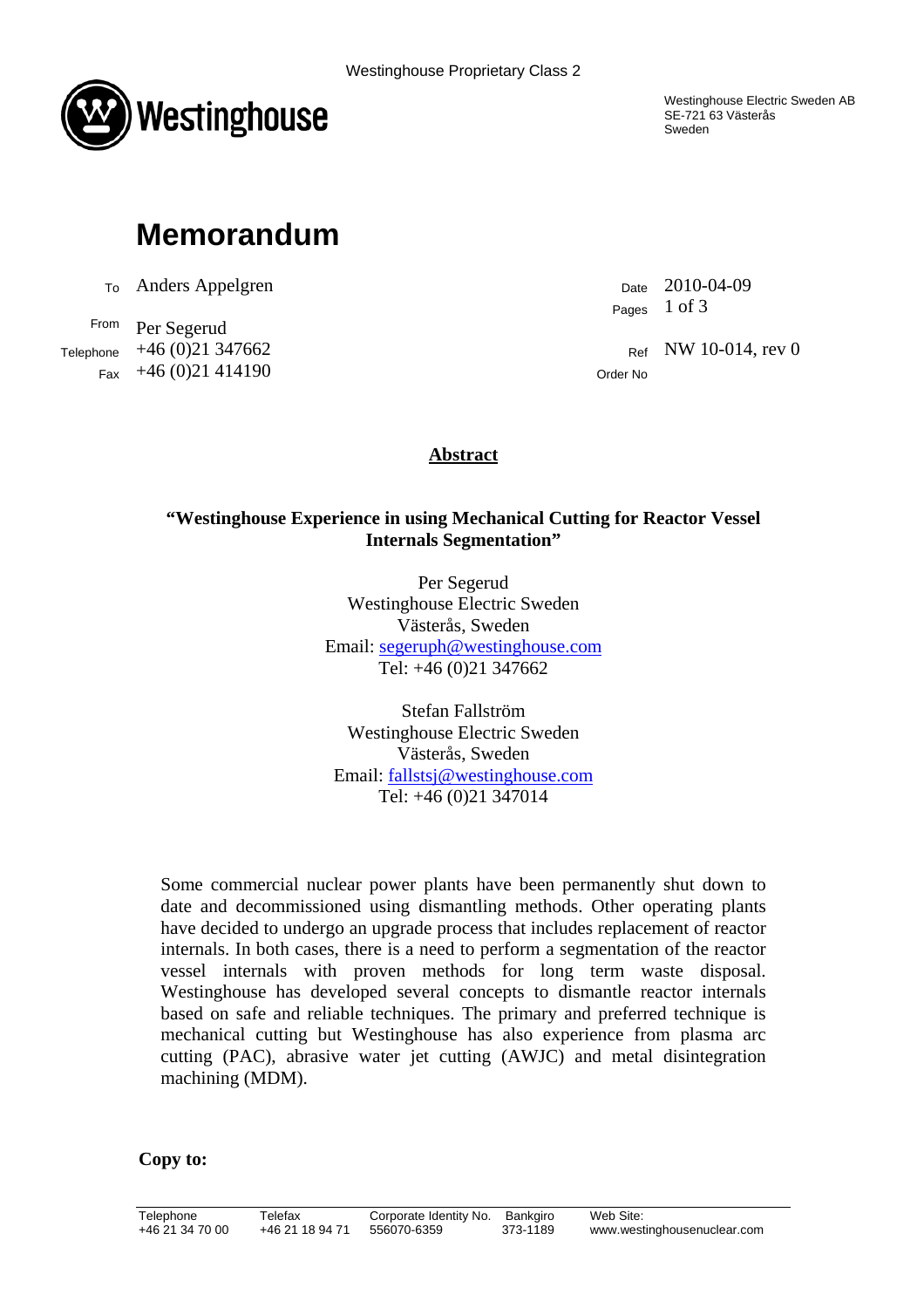

Page 2 of 3 NW 10-014, rev 0

All segmentation projects must be thoroughly planned together with the customer. The radiation level of the internals and complexity of the site work has to be foreseen in all aspects and all procedures and design of advanced tools has to be tested and qualified before the site work starts. The Westinghouse site work includes handling, segmentation and packing activities in accordance with detailed procedures. Before leaving site, the pool environment is restored to the initial condition and all equipment is decontaminated and shipped off site.

All segmentation tools are remotely controlled since the mechanical segmentation projects that Westinghouse has executed, so far, have been performed under water due to the high radiation levels. ALARA and personal safety is the number one priority during the site work. The complexity of the work requires well designed and reliable tools. Westinghouse has optimized the technologies from its experiences accumulated over the years. Its main focus has always been to improve tool handling and cutting speed, water cleanliness, failsafe and safety aspects. Different band saws, disc saws, tube cutters and shearing tools have been developed to cut the reactor internals. All of those equipments are hydraulically driven which is very suitable for submerged applications.

Mechanical cutting has a number of advantages compared to other cutting techniques.

- The technique produces almost no secondary waste.
- The visibility during cutting is very good because the cutting produces only a negligible amount of micro particles.
- Chips from the cutting process falls down to the bottom of the cutting pool and are easy to collect.
- No gases are produced that can cause airborne contamination.
- The technique is safe and reliable.
- All reactor internal sizes, materials and thicknesses can be cut.

Westinghouse experience in mechanical cutting has demonstrated that it is an excellent technique for segmentation of internals. Westinghouse continues to develop new methods and products in order to further reduce the waste volume.

Mechanical cutting has been used by Westinghouse since 1999 for both PWR's and BWR's and its process has been continuously improved over the years. Many of the projects has been performed on the Nordic market, in nuclear power plants such as Forsmark 1, 2 and 3, Oskarshamn 1, 2 and 3 and TVO 1 and 2. Westinghouse has also got three ongoing segmentation projects. These projects